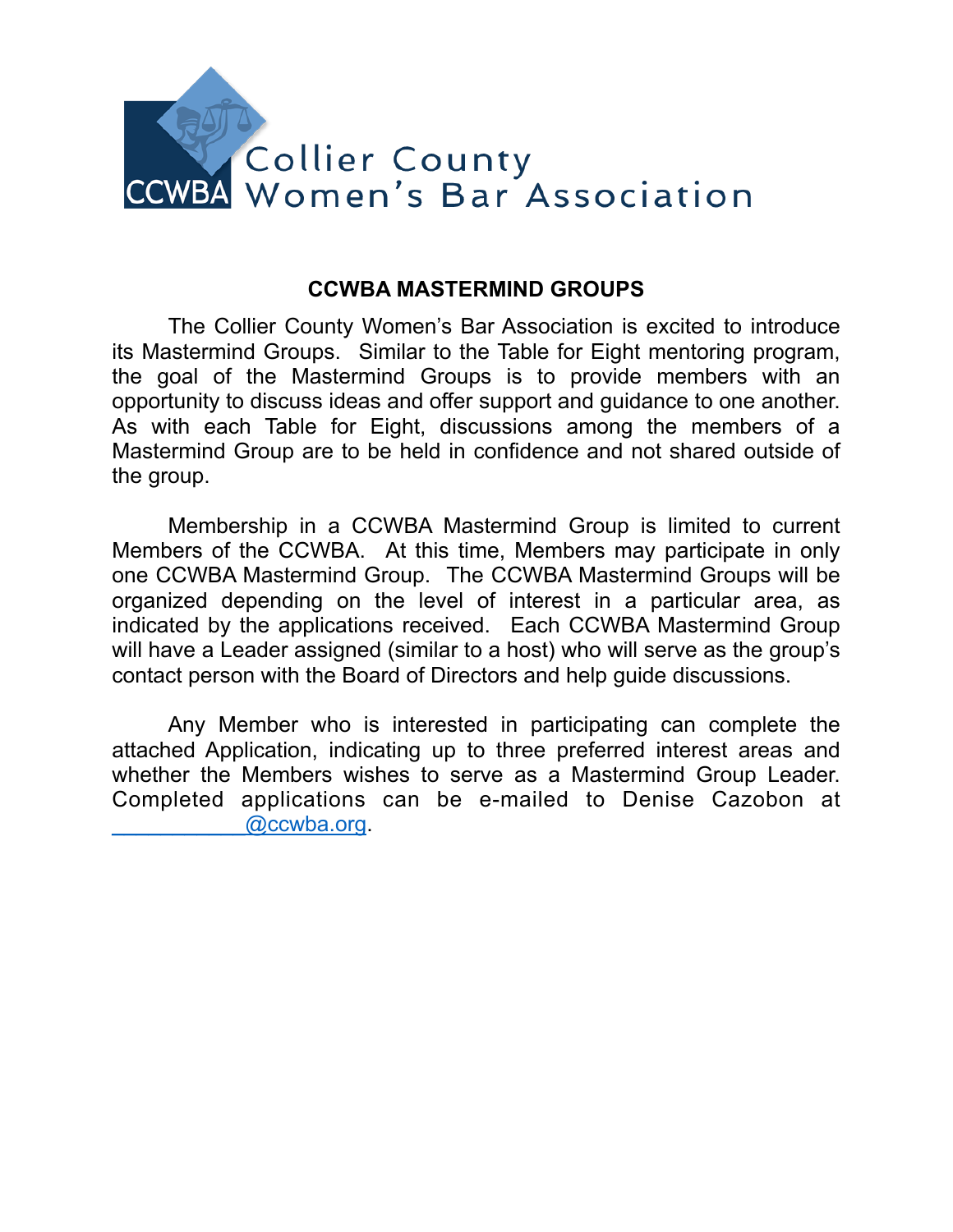

**MASTERMIND GROUP APPLICATION** 

| Years of Practice: <u>Neuron Alexander</u> |                                                                               |                       |
|--------------------------------------------|-------------------------------------------------------------------------------|-----------------------|
|                                            | Membership Type: Regular Government Student Affiliate                         |                       |
|                                            | Please complete to indicate your interest in the following Mastermind groups: |                       |
|                                            | Being Member of Group                                                         | Being Leader of Group |
| (number up to 3)                           | (please check)                                                                | (please check)        |
| <b>Real Estate Practice</b>                |                                                                               |                       |
| <b>Trusts and Estates Practice</b>         | <u> 1990 - Johann Barbara, martin a</u>                                       |                       |
| Litigation Practice                        |                                                                               |                       |
| New Lawyers                                |                                                                               |                       |
| (graduated less than 10 yrs ago)           |                                                                               |                       |
| <b>Solo Practitioners</b>                  |                                                                               |                       |
| <b>Small or Local Firm Attorneys</b>       | <u> 1990 - Johann Stoff, francuski filozof (</u>                              |                       |
| Large Firm Attorneys                       |                                                                               |                       |
| <b>Working Mothers</b>                     |                                                                               |                       |
| Other:                                     |                                                                               |                       |

**Confidentiality Agreement: I agree that all discussions in the Mastermind Group are to be treated as confidential unless explicitly agreed otherwise by all members of the Mastermind Group.** 

**Initials: \_\_\_\_\_\_**